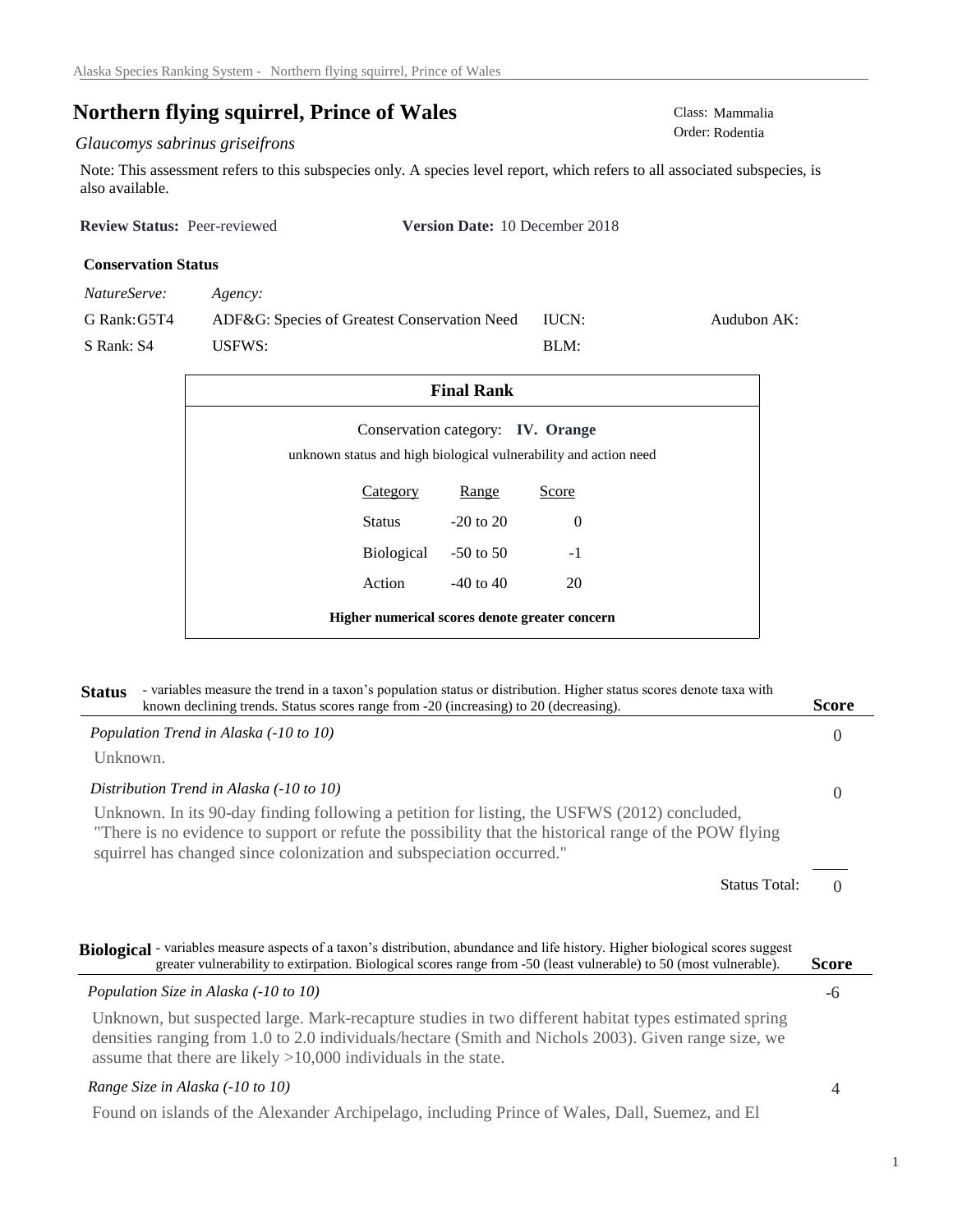Capitan (Bidlack and Cook 2001). Estimated range size is ~8,200 sq. km, calculated in GIS and based on range map from ACCS (2017a).

# *Population Concentration in Alaska (-10 to 10)*

Known from fewer than 25 islands (Bidlack and Cook 2001).

## *Reproductive Potential in Alaska*

# Age of First Reproduction (-5 to 5)

Less than 2 years. In the U.S. Pacific Northwest, females 22 months or older were typically reproductively active (Villa et al. 1999). A study on Prince of Wales island reported a maximum lifespan of 30 months, during which time reproduction had already occurred (Smith and Nichols 2003).

# Number of Young (-5 to 5)

No subspecies specific information, but likely the same as species. In northern Washington, mean litter size was 2.8 and ranged from 1 to 4 (Villa et al. 1999). Females have one litter per year (Villa et al. 1999).

# *Ecological Specialization in Alaska*

#### Dietary  $(-5 \text{ to } 5)$

In Alaska and the northwest U.S., diet consists mainly of epigeous fungi, hypogeous fungi (truffles), lichens, and conifer seeds (Maser et al. 1985; Maser et al. 1986; Pyare et al. 2002; Smith 2007; Flaherty et al. 2010). Within this niche, they are opportunistic, consuming several genera of fungi and shifting their diet with availability (Maser et al. 1985; Pyare et al. 2002; Lehmkuhl et al. 2004; Flaherty et al. 2010).

# Habitat (-5 to 5)

Inhabits a variety of forest types including temperate spruce-hemlock rainforests, open canopy wetlands, and second-growth forests (Smith and Nichols 2003; Smith et al. 2004; Pyare et al. 2010). Important habitat features include large trees, snags, and an ericaceous understory, but oldgrowth forests are not a requirement for this subspecies (Smith et al. 2004; Smith et al. 2005b; Pyare et al. 2010). Prefers to den in tree cavities of snags or live trees; these features do not appear limited in Southeast Alaska (Mowrey and Zasada 1984; Bakker and Hastings 2002; Pyare et al. 2010).

-1 Biological Total: -10 10 10 *Knowledge of Population Trends in Alaska (-10 to 10)* Not currently monitored. *Knowledge of Distribution and Habitat in Alaska (-10 to 10)* Distribution and habitat associations have been well studied in Southeast Alaska (e.g. Bakker and Hastings 2002; Smith and Nichols 2003; Smith et al. 2004; Smith et al. 2005b; Pyare et al. 2010). *Management Plans and Regulations in Alaska (-10 to 10)* Squirrels, including flying squirrels, can be hunted and trapped in Alaska with no closed season or bag limits (ADFG 2020a; ADFG 2020b). Action - variables measure current state of knowledge or extent of conservation efforts directed toward a given taxon. **Score** Higher action scores denote greater information needs due of lack of knowledge or conservation action. Action scores range from -40 (lower needs) to 40 (greater needs).

### *Knowledge of Factors Limiting Populations in Alaska (-10 to 10)*

10

-5

2

2

1

1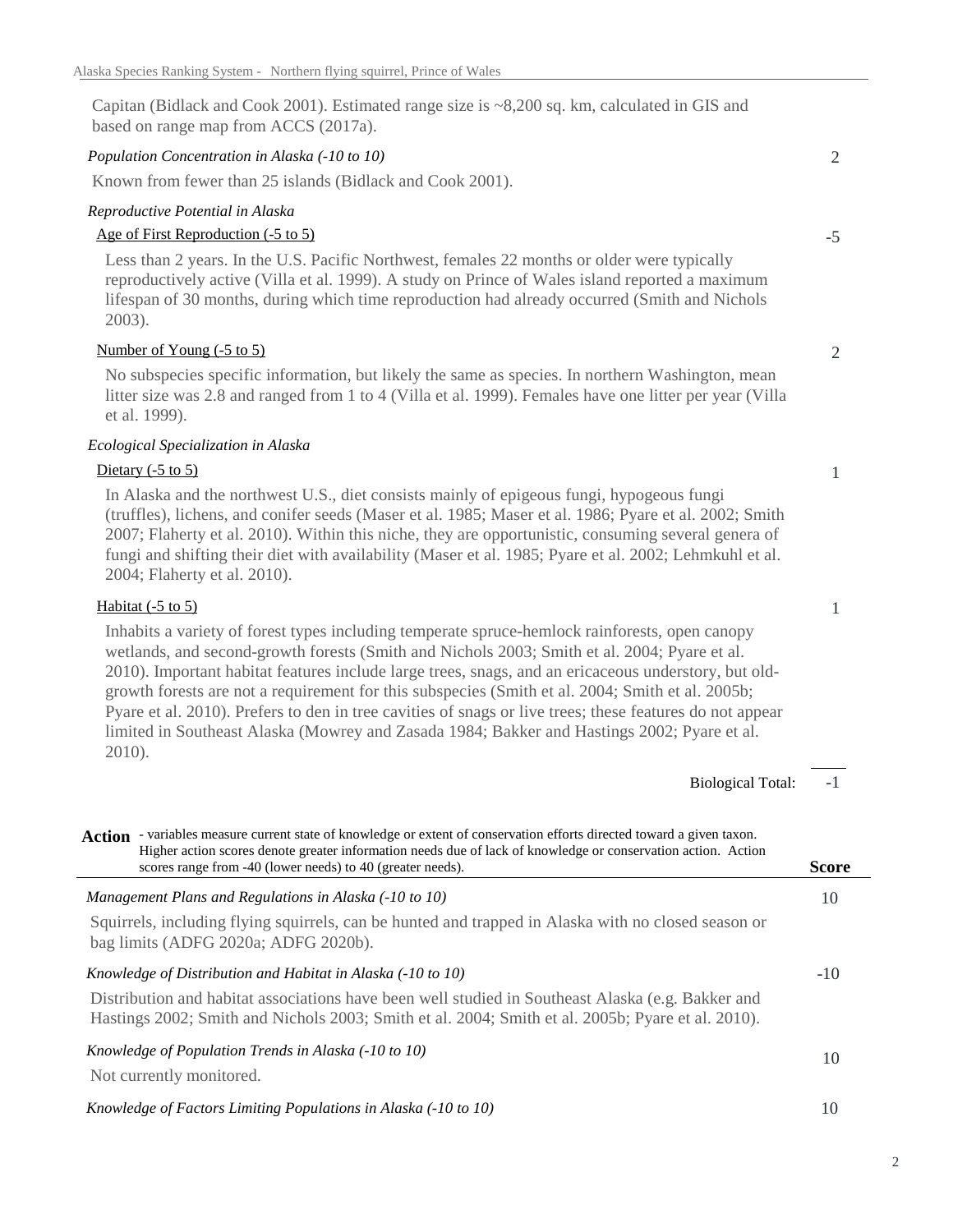Factors that limit this population are not well understood. Several factors have been proposed, including predation, interspecific competition, and habitat loss and fragmentation. Several lines of evidence suggest that the Prince of Wales flying squirrel is not an old-growth obligate (reviewed in USFWS 2012; Trapp et al. 2019); thus, logging and associated habitat loss and modification are not thought to currently limit populations. Similarly, although flying squirrels may compete with red squirrel for resources, red squirrels are absent from Prince of Wales Island, which represents >70% of the POW flying squirrel's range (USFWS 2012). Some authors have suggested that wetland forests may act as population sinks, but existing data suggest that percentage of reproductive females and percentage of juveniles are similar in old-growth and wetland forest habitats (Smith and Nichols 2003; USFWS 2012). Winter survival was also similar between both habitat types (Smith and Nichols 2003).

It is unclear how climate change will affect this subspecies. While models predict that the amount of habitat will increase by the end of this century (Marcot et al. 2015; Murray et al. 2017), climate change could negatively impact the availability of truffles if drought years become more common (K. Mohatt, USFS, pers. comm.).

> 20 Action Total:

Supplemental Information - variables do not receive numerical scores. Instead, they are used to sort taxa to answer specific biological or management questions.

| Harvest:                               | Not substantial |
|----------------------------------------|-----------------|
| <b>Seasonal Occurrence:</b>            | Year-round      |
| <b>Taxonomic Significance:</b>         | Subspecies      |
| % Global Range in Alaska:              | $>10\%$         |
| % Global Population in Alaska: Endemic |                 |
| Peripheral:                            | Nο              |

#### **References**

Alaska Center for Conservation Science (ACCS). 2017a. Wildlife Data Portal. University of Alaska Anchorage. Available online: http://aknhp.uaa.alaska.edu/apps/wildlife

Alaska Department of Fish and Game (ADFG). 2020a. 2020-2021 Alaska hunting regulations. Alaska Department of Fish and Game. Juneau, AK, USA.

Alaska Department of Fish and Game (ADFG). 2020b. 2020-2021 Alaska trapping regulations. Alaska Department of Fish and Game. Juneau, AK, USA.

Bakker, V. J., and K. Hastings. 2002. Den trees used by northern flying squirrels (Glaucomys sabrinus) in southeastern Alaska. Canadian Journal of Zoology 80(9):1623–1633. DOI: 10.1139/z02-155

Bidlack, A. L., and J. A. Cook. 2001. Reduced genetic variation in insular northern flying squirrels (Glaucomys sabrinus) along the North Pacific Coast. Animal Conservation 4(4):283–290. DOI: 10.1017/S1367943001008885

Cook, J. A., A. L. Bidlack, C. J. Conroy, J. R. Demboski, M. A. Fleming, ..., S. O. MacDonald. 2001. A phylogeographic perspective on endemism in the Alexander Archipelago of Southeast Alaska. Biological Conservation 97(2):215-227. DOI: 10.1016/S0006-3207(00)00114-2

Demboski, J. R., B. K. Jacobsen, and J. A. Cook. 1998. Implications of cytochrome b sequence variation for biogeography and conservation of the northern flying squirrels (Glaucomys sabrinus) of the Alexander Archipelago, Alaska. Canadian Journal of Zoology 76:1771-1777.

Flaherty, E. A., M. Ben-David, and W. P. Smith. 2010. Diet and food availability: implications for foraging and dispersal of Prince of Wales northern flying squirrels across managed landscapes. Journal of Mammalogy 91(1):79–91. DOI: 10.1644/09-